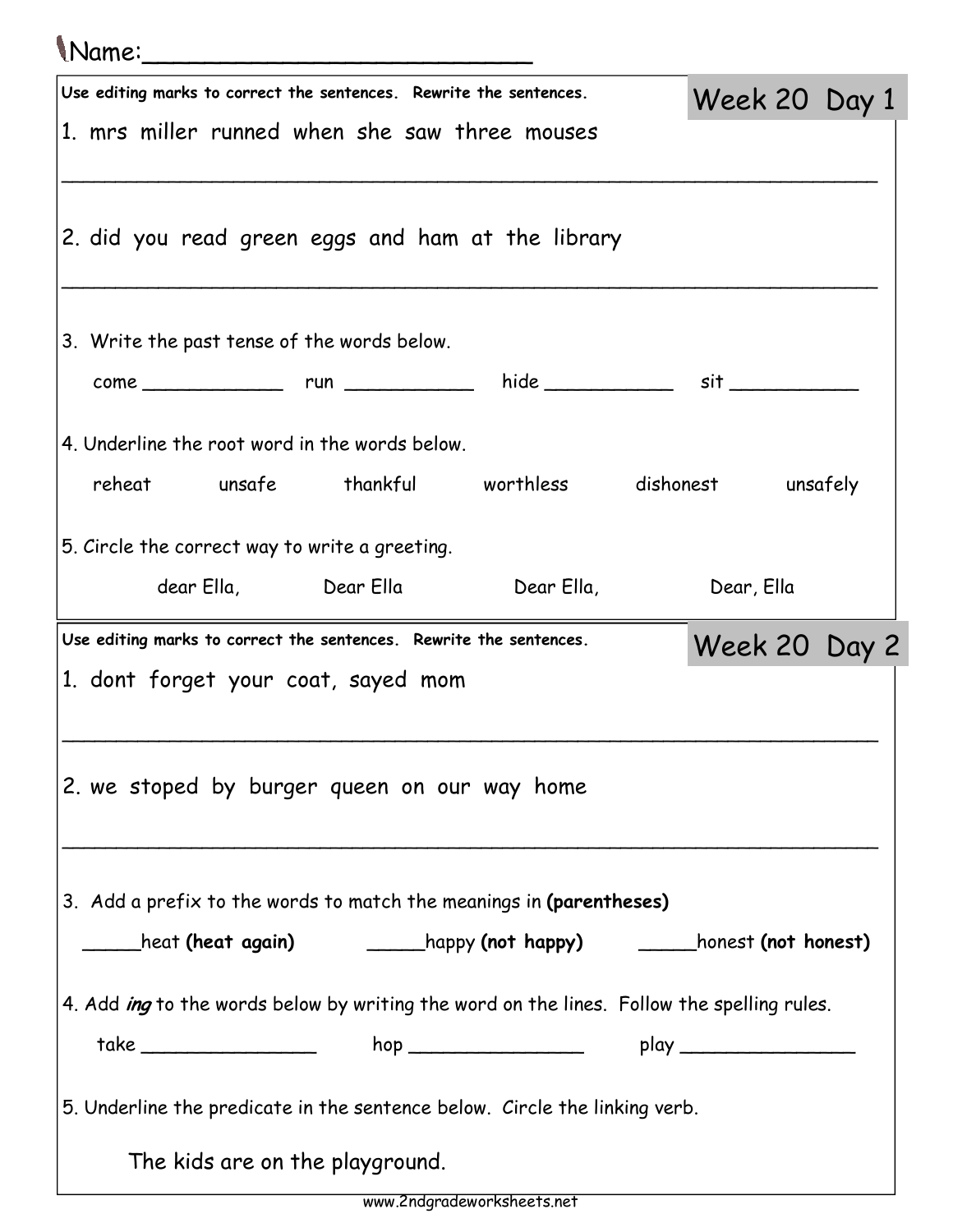## Name:\_\_\_\_\_\_\_\_\_\_\_\_\_\_\_\_\_\_\_\_\_\_\_\_\_

| Use editing marks to correct the sentences. Rewrite the sentences.         | Week 20 Day 3 |  |  |  |  |  |  |  |
|----------------------------------------------------------------------------|---------------|--|--|--|--|--|--|--|
| 1. mr smith doesnt like to sing but he likes to dance                      |               |  |  |  |  |  |  |  |
|                                                                            |               |  |  |  |  |  |  |  |
| 2. we bought some knew movies that we hadnt saw                            |               |  |  |  |  |  |  |  |
|                                                                            |               |  |  |  |  |  |  |  |
|                                                                            |               |  |  |  |  |  |  |  |
| 3. Write the contractions for the words below.                             |               |  |  |  |  |  |  |  |
| have not _________________ he had _______________ there is ___________     |               |  |  |  |  |  |  |  |
|                                                                            |               |  |  |  |  |  |  |  |
| 4. Divide the words below into syllables with a /.                         |               |  |  |  |  |  |  |  |
| prepare order carton hairy                                                 |               |  |  |  |  |  |  |  |
| 5. Circle the correct word to complete the sentence.                       |               |  |  |  |  |  |  |  |
| My ice cream cone is bigger / biggest than your ice cream cone.            |               |  |  |  |  |  |  |  |
| Use editing marks to correct the sentences. Rewrite the sentences.         |               |  |  |  |  |  |  |  |
| 1. we put pares cherrys and peachs in our fruit salad                      | Week 20 Day 4 |  |  |  |  |  |  |  |
|                                                                            |               |  |  |  |  |  |  |  |
|                                                                            |               |  |  |  |  |  |  |  |
|                                                                            |               |  |  |  |  |  |  |  |
| 2. he havent red the boy who cried wolf before                             |               |  |  |  |  |  |  |  |
|                                                                            |               |  |  |  |  |  |  |  |
|                                                                            |               |  |  |  |  |  |  |  |
| 3. Write the abbreviations for the words below.                            |               |  |  |  |  |  |  |  |
| Mister Missus Nissus Doctor Number 2014                                    |               |  |  |  |  |  |  |  |
|                                                                            |               |  |  |  |  |  |  |  |
| 4. Write the contractions correctly on the lines.                          |               |  |  |  |  |  |  |  |
|                                                                            |               |  |  |  |  |  |  |  |
| 5. Underline the predicate in the sentence below. Circle the helping verb. |               |  |  |  |  |  |  |  |
| The black dog was running down the street.                                 |               |  |  |  |  |  |  |  |